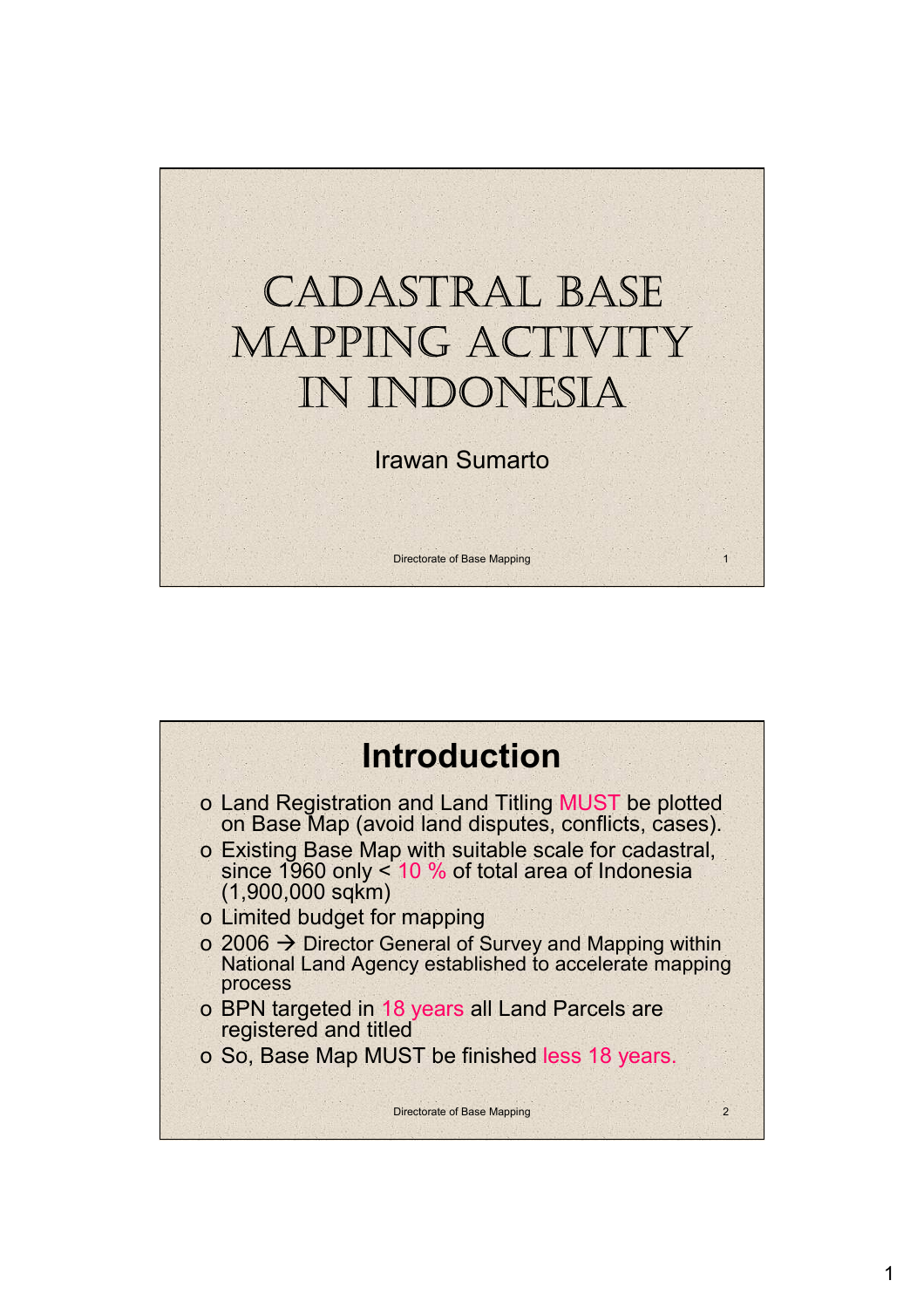

|                                   |                               |                                | <b>Statistical</b>             |                                    |                                |
|-----------------------------------|-------------------------------|--------------------------------|--------------------------------|------------------------------------|--------------------------------|
| 1. Land Utilization               |                               |                                |                                |                                    |                                |
| <b>Total Area</b><br><b>Sq Km</b> | <b>Forest</b><br><b>Sq Km</b> | <b>Estates</b><br><b>Sq Km</b> | <b>Housing</b><br><b>Sq Km</b> | <b>Cultivated</b><br>area<br>Sq Km | Area<br><b>Mapped</b><br>Sq Km |
| 1,900,000                         | 960,000                       | 600,000                        | 100,000                        | 200,000                            | 95,000                         |
|                                   |                               |                                |                                |                                    |                                |
|                                   |                               |                                |                                |                                    |                                |
|                                   |                               |                                |                                |                                    |                                |
|                                   |                               |                                |                                |                                    |                                |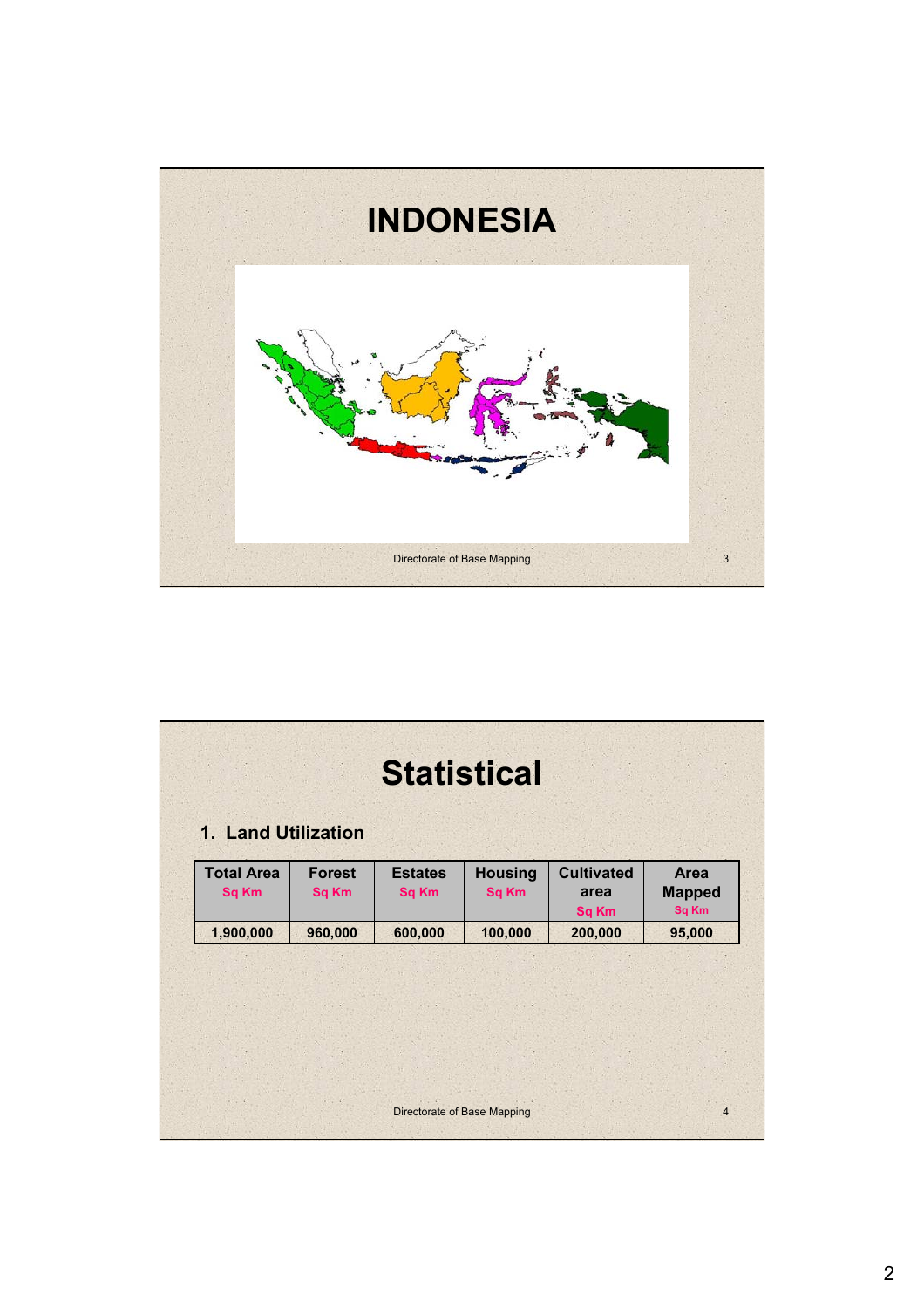|                          | <b>Sumatra</b> | Jawa        | <b>Sulawesi</b> | Kalimantan | Irian     | Bali, NTB,<br><b>NTT</b> | <b>Maluku</b> | <b>Total</b> |
|--------------------------|----------------|-------------|-----------------|------------|-----------|--------------------------|---------------|--------------|
| Area (sqkm)              | 446,687        | 129,307     | 193,847         | 507,412    | 424,501   | 71,296                   | 87,310        | 1,860,360    |
| <b>Housing</b><br>(sqkm) | 19,088         | 17,703      | 5,612           | 8,291      | 5,818     | 2,882                    | N/A           | 59,393       |
| Population               | 45,814,915     | 130,720,374 | 15,852,695      | 12,196,938 | 2,428,111 | 11,825,766               | 2,242,885     | 221,081,684  |
| Pop.Dens/<br>Km2         | 2400           | 7384        | 2825            | 1471       | 417       | 4103                     | N/A           | 3722         |
| Person = $m2$            | 417            | 135         | 354             | 680        | 2400      | 244                      | N/A           | 270          |
|                          |                |             |                 |            |           |                          |               |              |

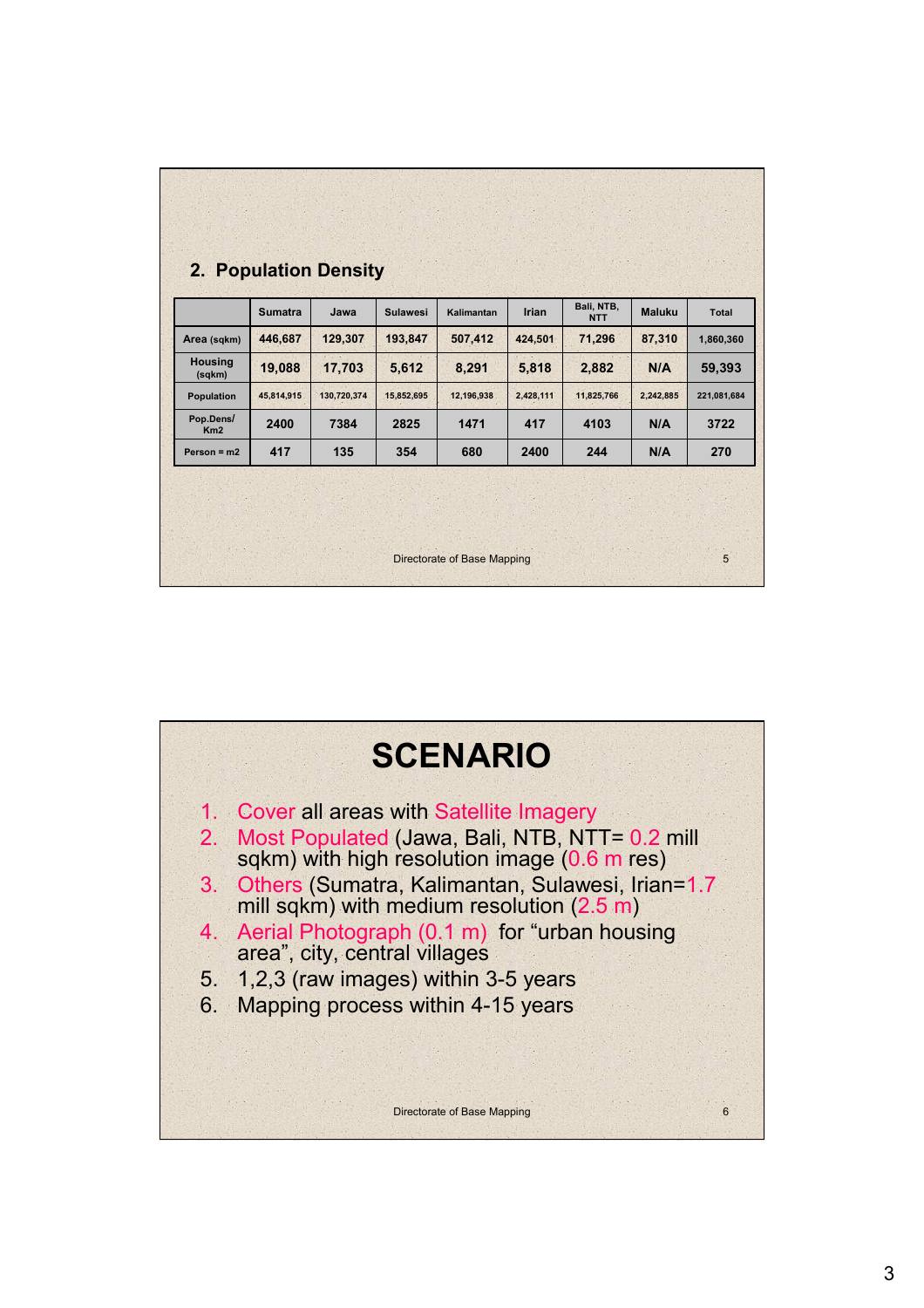| <b>Aerial Photo</b>                      |
|------------------------------------------|
| <b>High Res. Image</b>                   |
| <b>Medium Resolution</b><br><b>Image</b> |
|                                          |